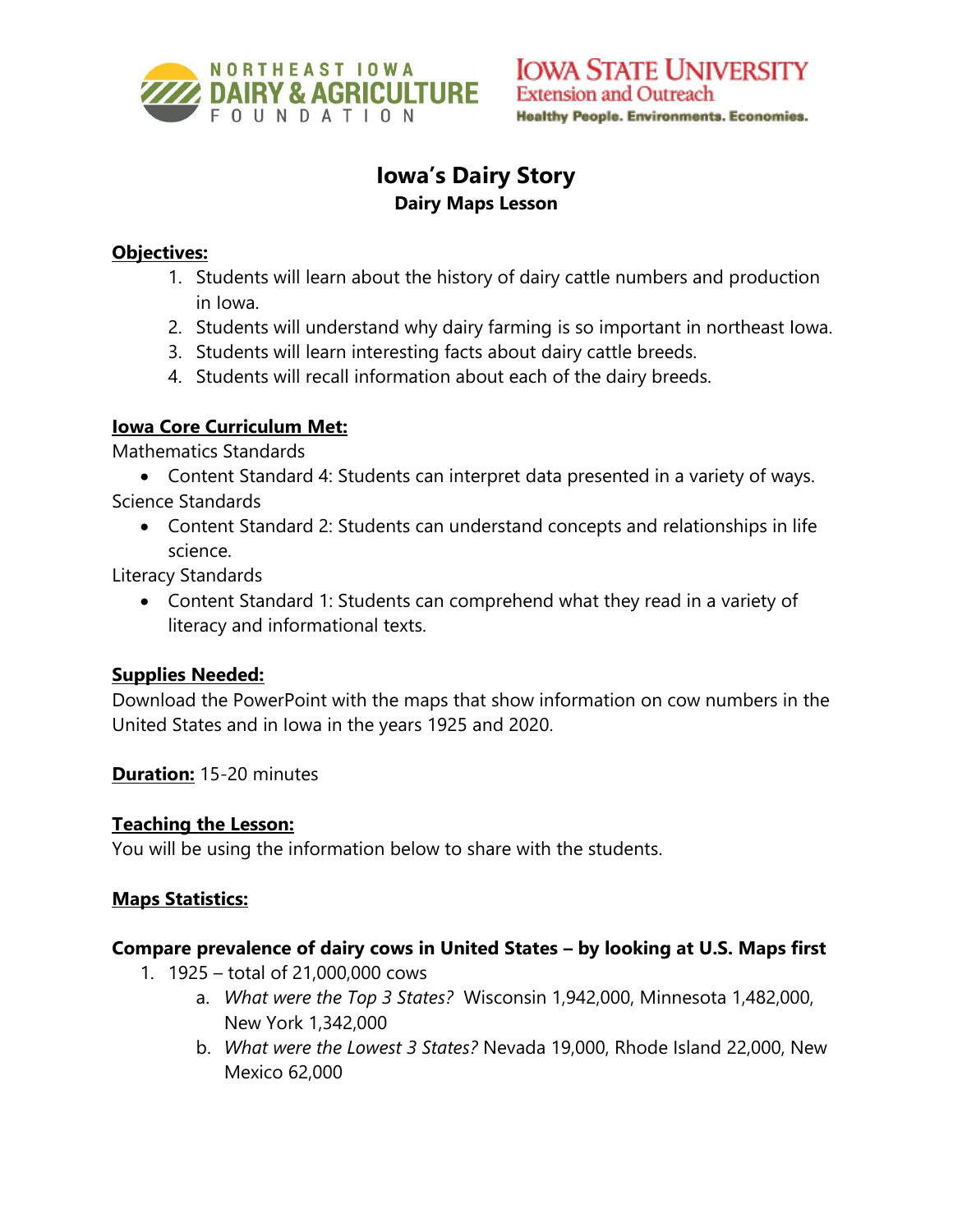- i. *Any ideas why Hawaii and Alaska have no cows?* They were not states in 1925. They became states in the late 1950's.
- ii. *How many cows did Iowa have?* 1,261,000 (4<sup>th</sup> in the Nation)
- 2. 2020 total of 9,334,600 cows
	- a. *What are the Top 3 States?* California 1,725,000 Wisconsin 1,260,000, New York 625,000.
	- b. *What are the Lowest 3 States*? Alaska 300, Rhode Island 600, Hawaii 700 i. *How many cows does lowa have?* 215,000 (12<sup>th</sup> in the Nation)

# **Compare prevalence of dairy cows in Iowa – by looking at Iowa Maps second**

- 1. 1925
	- c. *What were the Top 3 Counties?* Bremer 27,188, Fayette 24, 282 and Clayton 20,073
- 2. 2020
	- a. *What are the Top 3 Counties?*: Sioux County 35,000 Dubuque County 21,500 - Winneshiek County 16,100
- *3. What were the Lowest 3 Counties in 1925?*
	- a. Monroe 1196, Montgomery 1363, Ida 1383
	- *b. 1997 there were 8 counties with 0 cows*
	- *c. 2003 there at 17 counties with 0 cows*
	- *d. 2007 there are 30 counties with O or very few cows.*
	- *e. 2010 there are 24 counties with O or very few cows.*

# *Now let's look at the "Average Milk Production Pounds Per Cow"*

- *f. In 1925, Average Milk Production Per Cow Per Year 4,000 pounds*
- *g. In 2020, Average Milk Production per Cow per year 24,651 pounds, quite an increase (5x as much)*

*Why is milk production so much higher now?* In 1925, cows were milked by hand, each farm may have had a few chickens, pigs and a few dairy cows. Also, we know a lot more now about good cow nutrition, the importance of keeping cows comfortable.

- h. 2007 Average Milk Production per Cow per year 20,204 pounds
- i. 2010 Average Milk Production per Cow per year 20,751 pounds

*Looking at the Sioux County on the NW side of the state… Why do you think they have the most cows in the state?* (allow time for responses)

#### *Has anyone been in LeMars?*

*j. Does anyone know what dairy factory is in LeMars?*